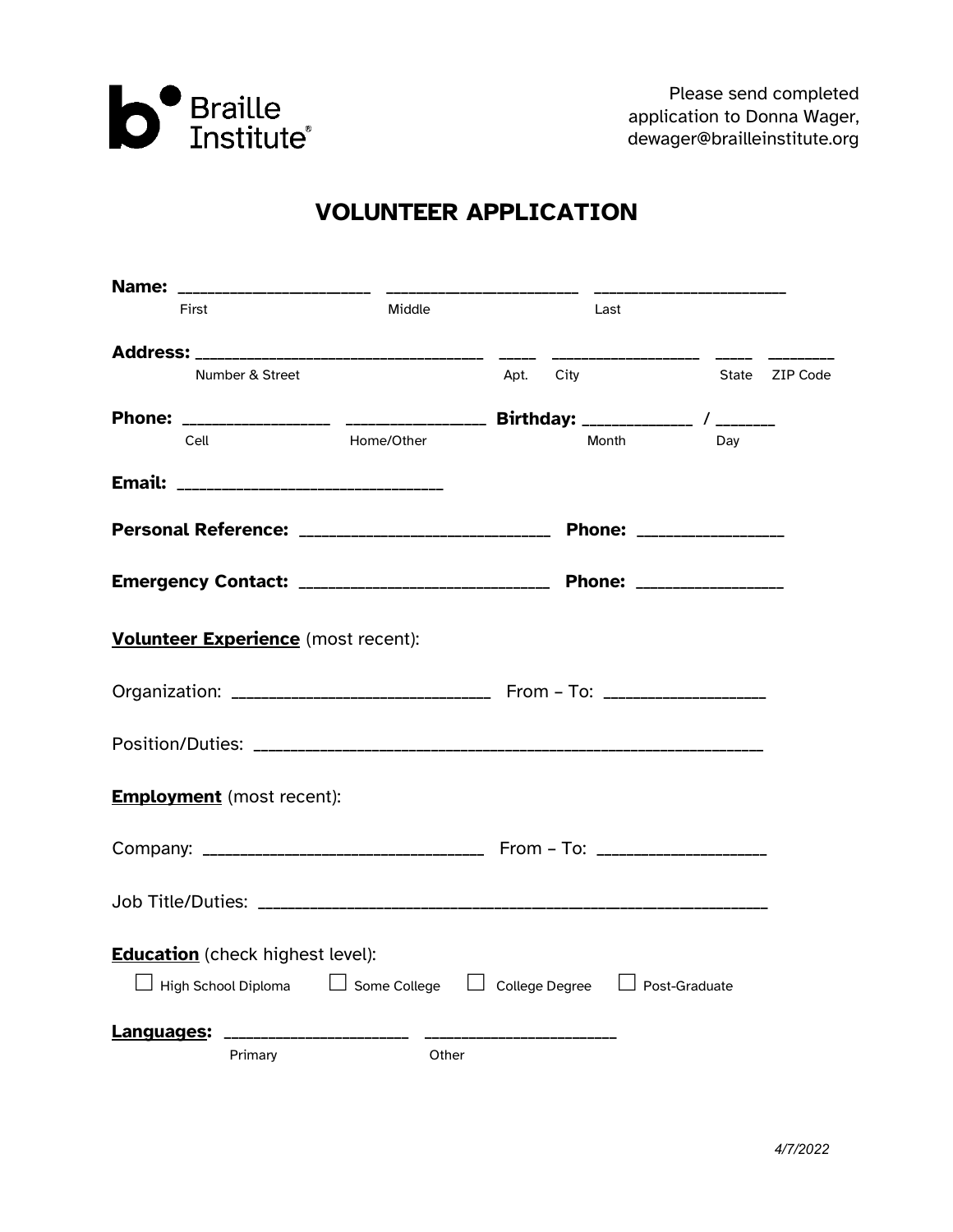### **I am interested in the following available volunteer opportunity(s):**

Visit<https://brailleinstitute.org/volunteer> for listing by center.

| <b>Volunteer Opportunity</b> | <b>Braille Institute Center</b> |  |
|------------------------------|---------------------------------|--|
|                              |                                 |  |
| ົ                            |                                 |  |
| <b>Volunteer Opportunity</b> | <b>Braille Institute Center</b> |  |
|                              |                                 |  |

**Why would you like to volunteer at Braille Institute?** What do you expect from the experience, and what can Braille Institute expect from you?

**Day(s) available:** \_\_\_\_\_\_\_\_\_\_\_\_\_ **Hours available:** \_\_\_\_\_\_\_\_\_\_\_\_

Are you required to volunteer? Yes or No: \_\_\_\_\_\_\_

**If yes, please explain:** 

## **Check area(s) of interest/experience:**

| Creative Arts: Basketry, ceramics, knitting & crocheting, gardening, general crafts        |
|--------------------------------------------------------------------------------------------|
| Healthy Living: Exercise, yoga, dance, health & wellness, music                            |
| Languages and Codes: Spoken languages, braille, sign language (LA center only)             |
| <b>Library:</b> Circulation: checking books in and out, shelving books, assisting patrons, |
| Book, Player Repair, Telephone Reader Program (recording)                                  |
| Reception/Clerical: Answering phones, welcoming and directing visitors, general            |
| clerical duties                                                                            |
| <b>Technology:</b> Access Technology, Mainstream Devices (iPhone, android, iPad, etc.)     |
| Other                                                                                      |